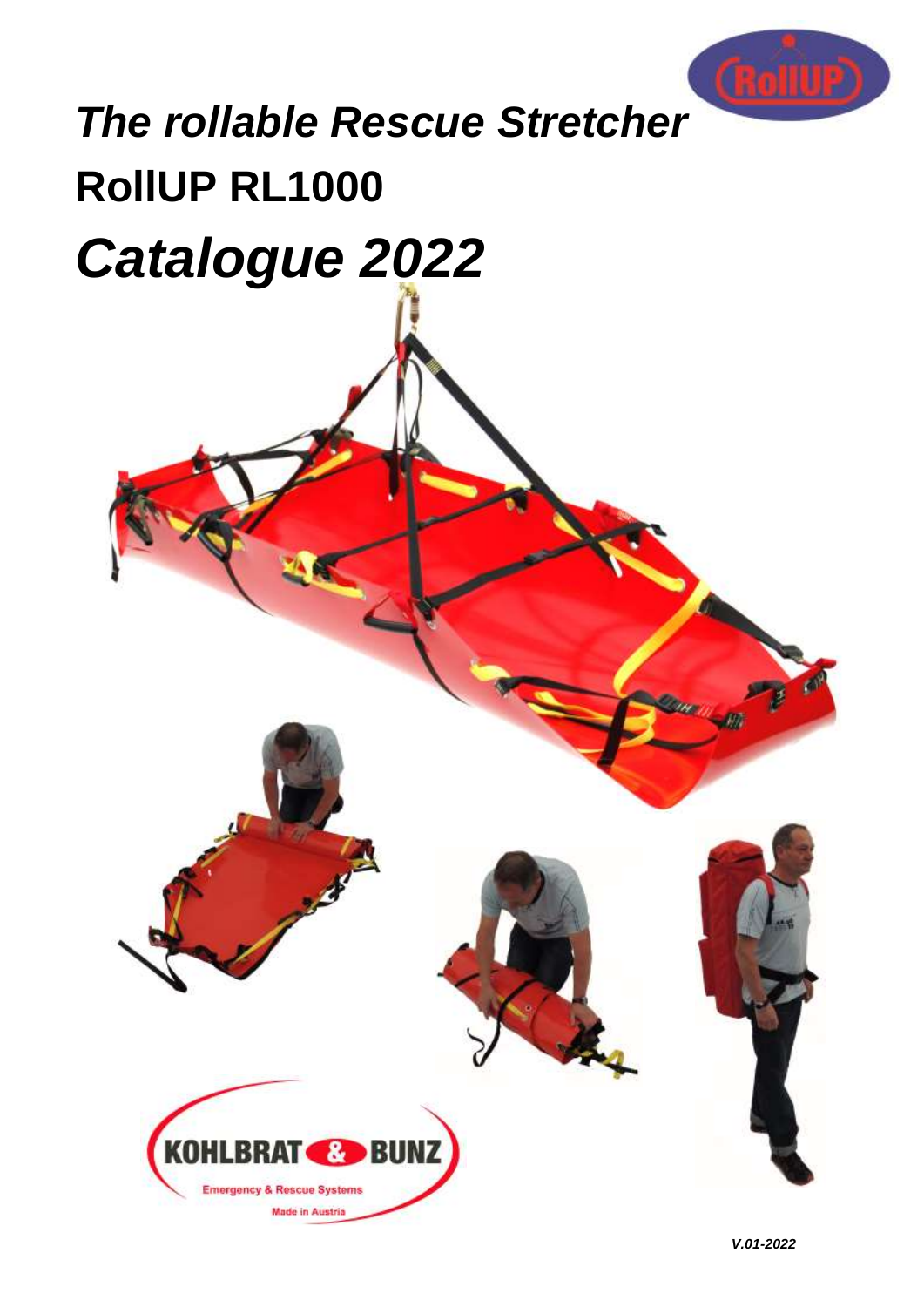

# *Patient being log rolled into the RollUP*





# *Pulling on the ground Using the carry handles*



## *Winter rescue*





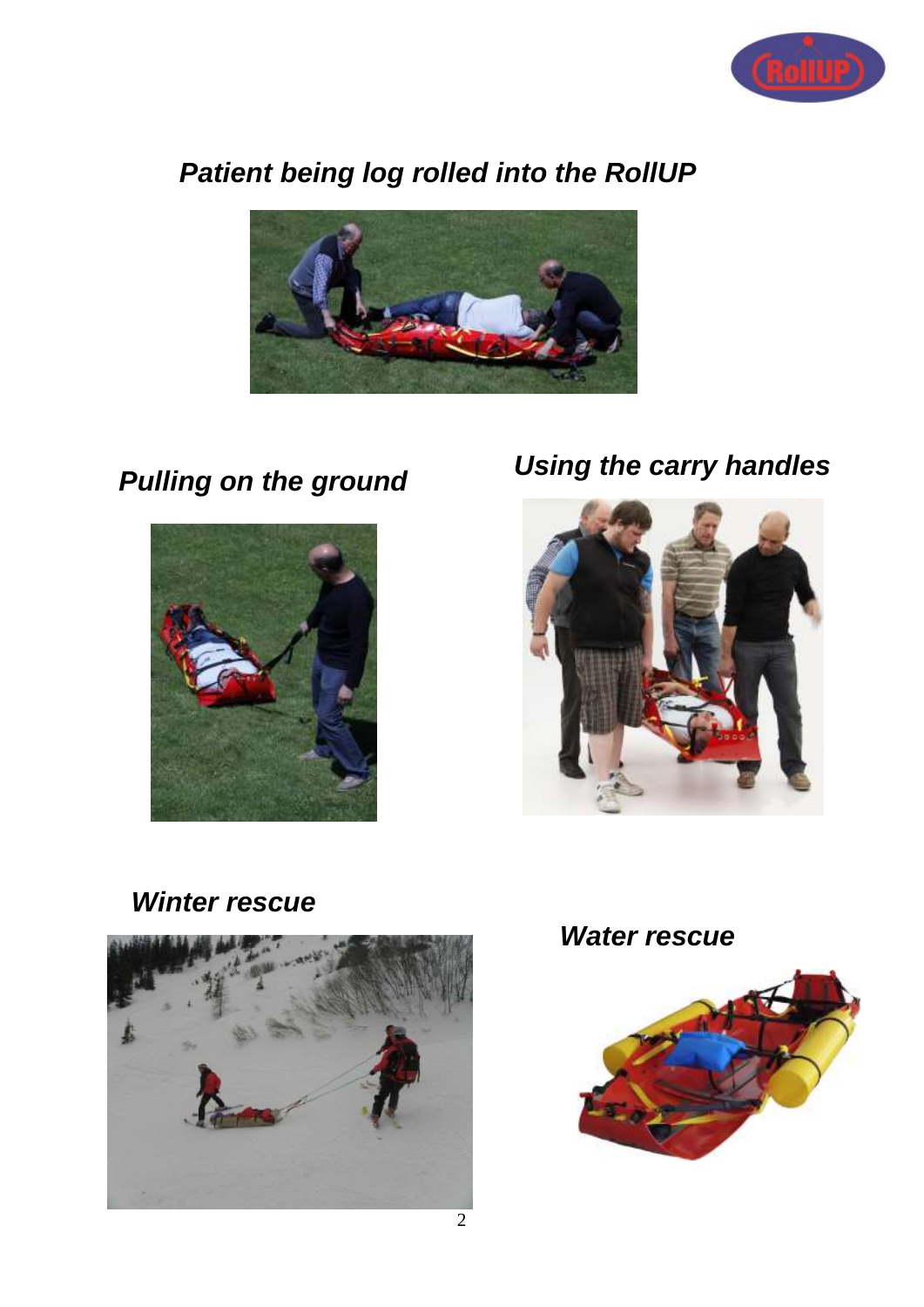

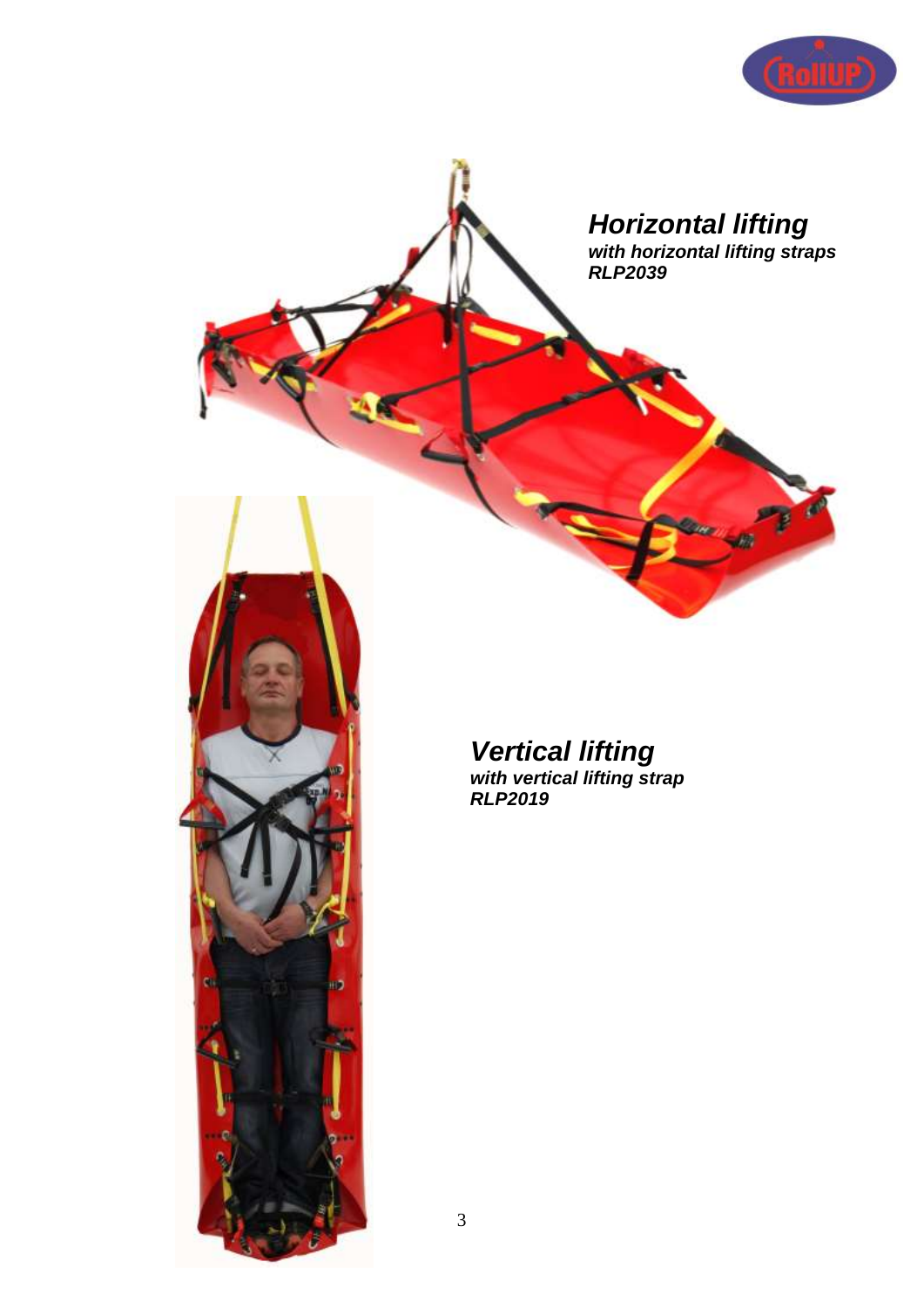

# **Product description RL1000RB - RL1000RX - RL1000RSB - RL1000RSX**

**Patient restraint straps, each 4 pcs**

**on RL1000RB & RL1000RSB** Cobra Side-Bloc buckles **RLP2003SB**



**Foot strap** (für RL1000RX & RSX) with Cobra Quick-Release buckle,

2 pcs

**RLP2006FL**

**Steel karabiner**

**M72ATL**

**on RL1000RX & RL1000RSX Cobra** Quick-Release buckles **RLP2006**



**Horizontal lift slings,** pair **RLP2039 (**for RL1000RB & RX) **RLP2039HDS55 (**for RL1000RSB & RSX)

> **Vertical lift sling RLP2019 (**for RL1000RB & RX) **RLP2094.920 (**for RL1000RSB & RSX)

**Foot strap** (for RL1000RB & RSB) with Cobra Side-Bloc buckle 2 pcs **RLP2219SB**

**Carry handle** 8 pcs

**RLP2031 Tow strap (**for RL1000RB & RX) **RLP2215SK**



**Head strap** with Cobra Slide-Bloc buckles nanon (1000RB & RX) 2 pcs **RLP2219SB Retainer Strap RLP2002 RLP2002-V09** (für RL1000RSB & RSX)

**Tow strap** (für RL1000RSB & RSX) **RLP2215HD**



**Backpack carrier RLP2007R-V02**



**Measurement: Lying flat, Length: 245 cm, Width: 92 cm Rolled, Length: 92 cm, Diameter: 23-30 cm Weight: RL1000RB-V01: 4,8 kg, RL1000RB-V03: 6,0 kg RL1000RX-V01: 4,8 kg, RL1000RX-V03: 6,0 kg RL1000RSB-V11: 4,8 kg, RL1000RSB-V13: 6,0 kg RL1000RSX-V11: 4,8 kg, RL1000RSX-V13: 6,0 kg**

**Working temperature: -30°C to +50° C**

**Maximum load: 150 kg**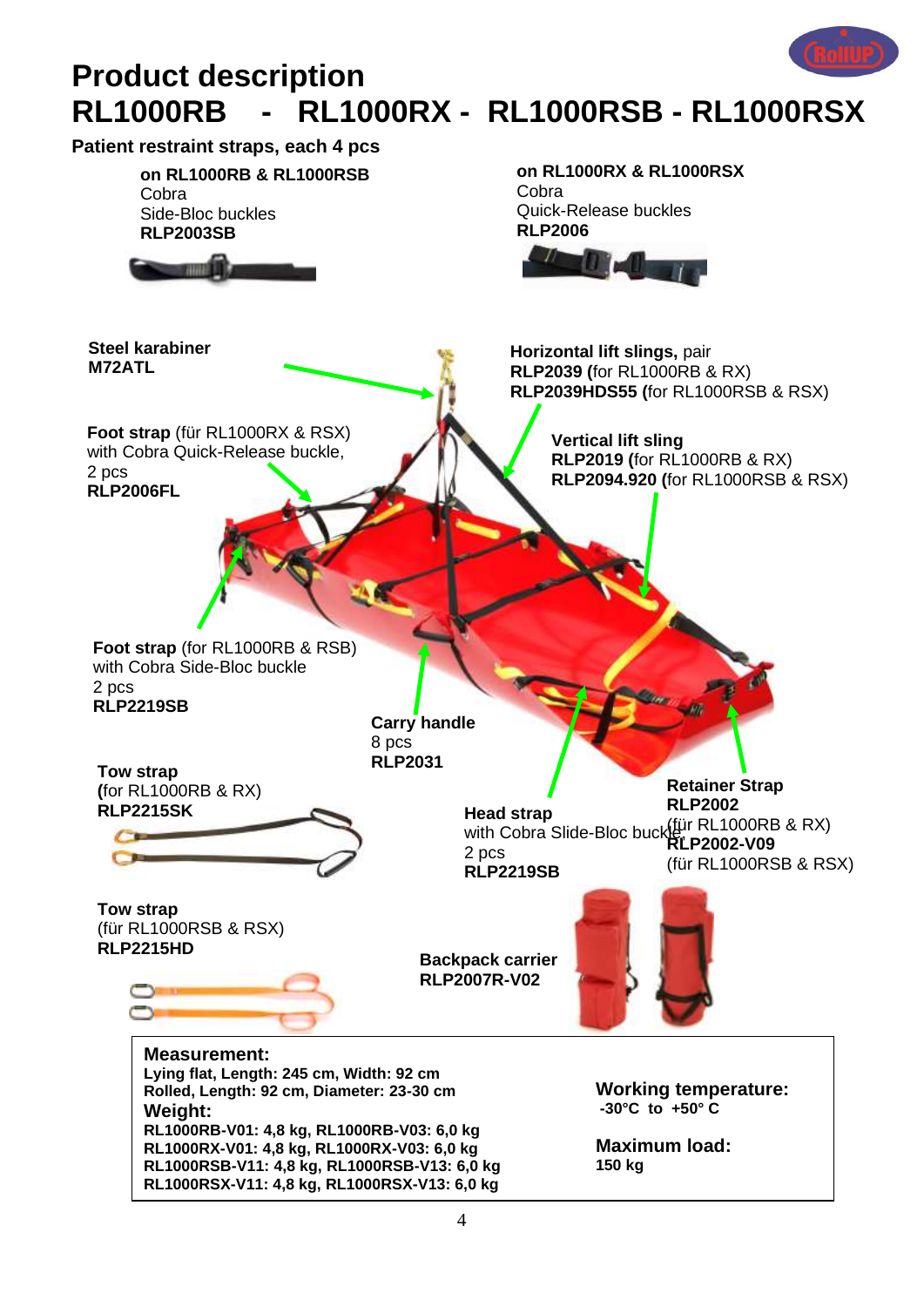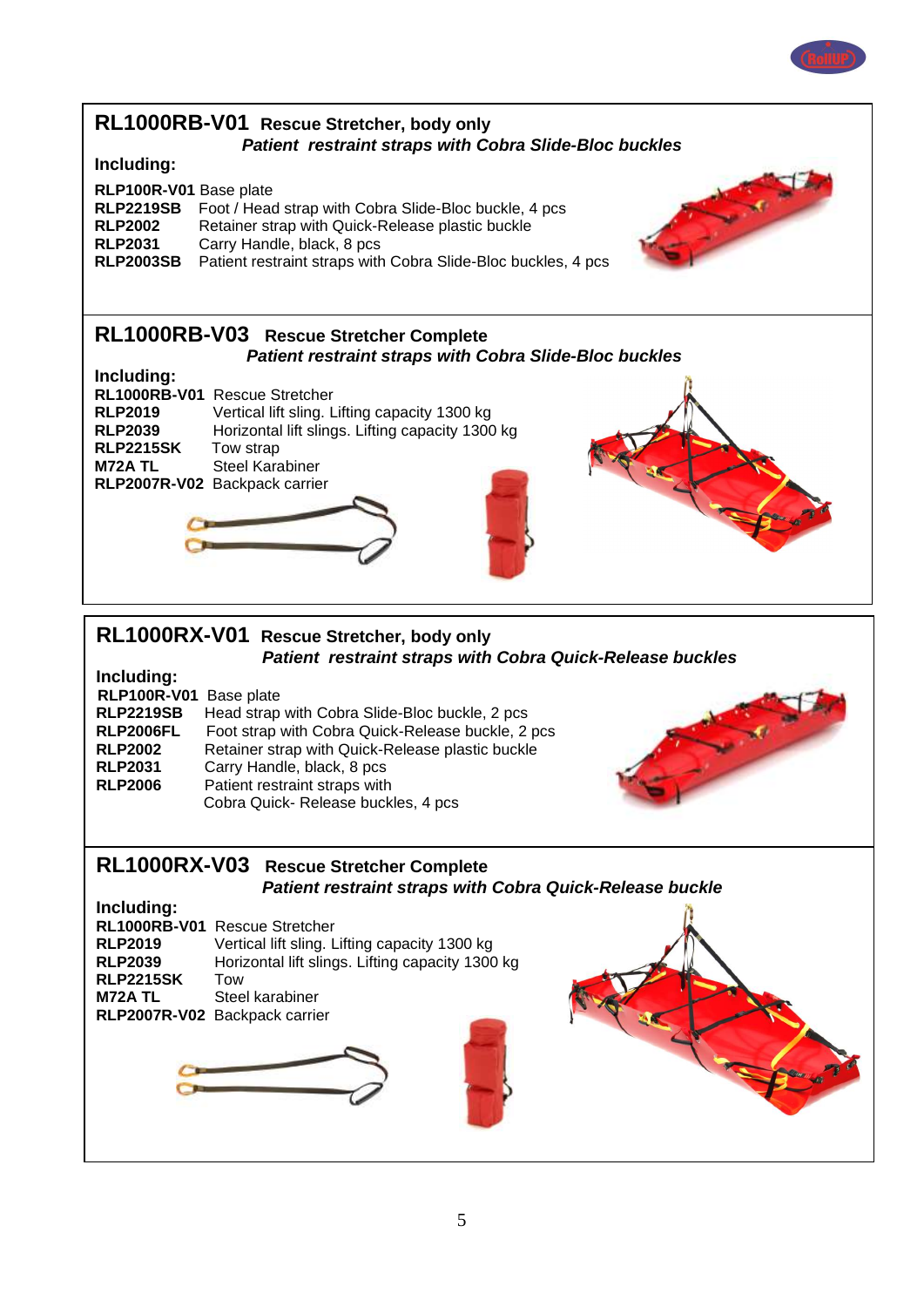

# **RL1000RSX-V11 Rescue Stretcher, body only**

*Patient restraint straps with Cobra Quick-Release buckles*

### **Including:**

| RLP100R-V02 Base plate |                                                                  |    |
|------------------------|------------------------------------------------------------------|----|
|                        | RLP2002-V09 Retainer strap with Quick-Release plastic buckle     |    |
| <b>RLP2219SB</b>       | Head strap with Cobra Slide-Bloc buckle, 2 pcs                   |    |
| RLP2006FL              | Foot strap with Cobra Quick-Release buckle, 2 pcs                | ś. |
| RLP2031                | Carry Handle, black, 8 pcs                                       |    |
| RLP2006                | Patient restraint straps with Cobra Quick-Release buckles, 4 pcs |    |

#### **RL1000RSX-V13 Rescue System** *Patient restraint straps with Cobra Quick-Release buckle*

### **Including:**

| RLP2002-V09  | Retainer strap with Quick-Release plastic buckle               |  |
|--------------|----------------------------------------------------------------|--|
| RLP2039HDS55 | Horizontal lift strap, , 55 mm width. Lifting capacity 4000 kg |  |
| RLP2094.920  | Rope 11 mm, 9,2 m length. Lifting capacity 3300 kg             |  |
| RLP2215HD    | Tow strap                                                      |  |
| RLP2007R-V02 | Backpack carrier                                               |  |
|              |                                                                |  |
|              |                                                                |  |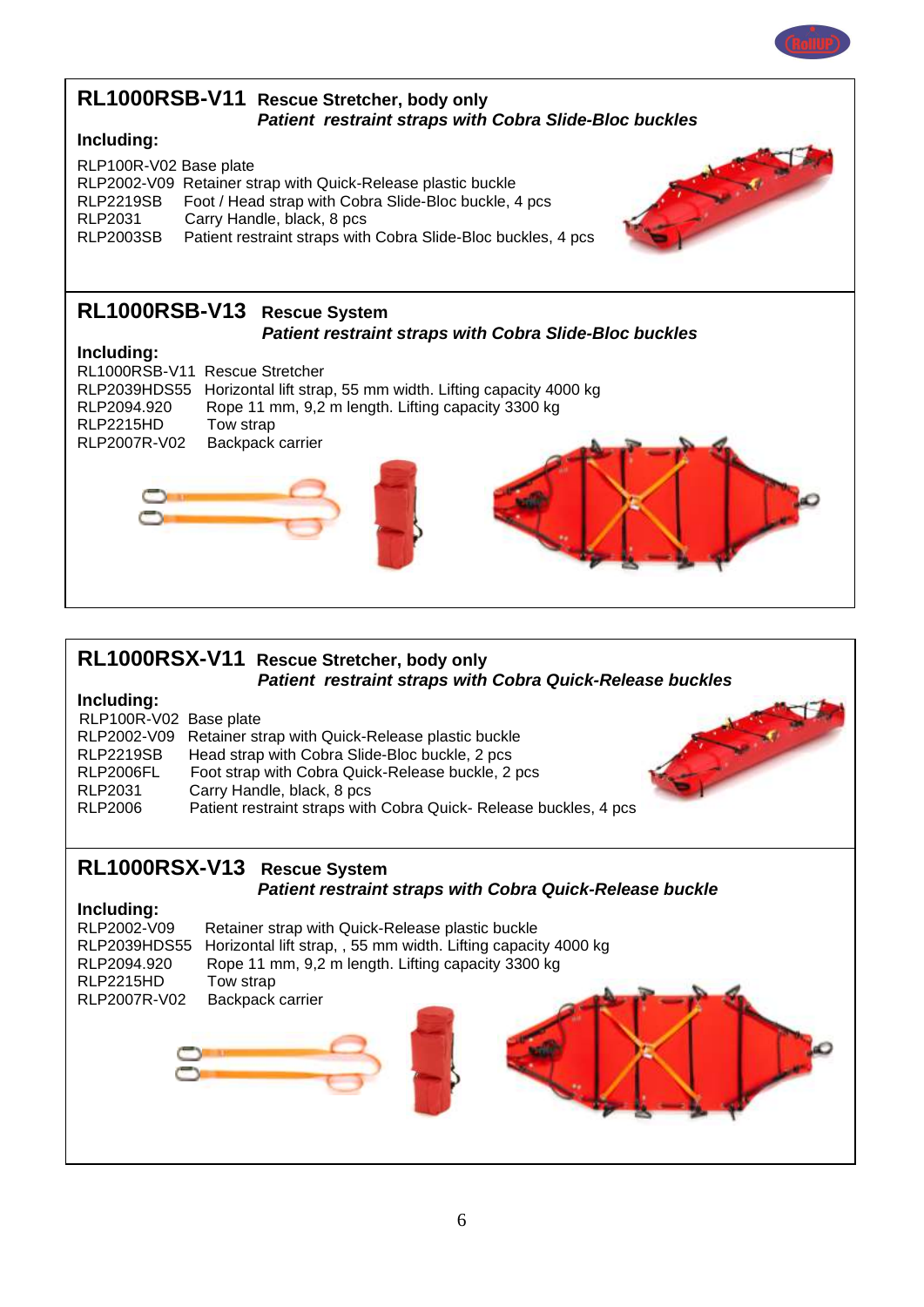# *Accessories*

**Tow strap RLP2044** with 2 handles & 2 carabiner, adjustable length



### **Straps for patient positioning RLP2226-V02**

Foot strap for patient positioning, adjustable length





### **RLP2236**

Shoulder strap for patient positioning, adjustable length



**Pillow VK20X02** Inflatable



### **Floatation devices**

**RLP2070R** Flotation device, rigid

**RLP101**  Flotation device, inflatable





### **Backpack carriers**

**RLP2007R-V02 Standard** Diameter Ø 30 cm, Weight: 0,8 kg